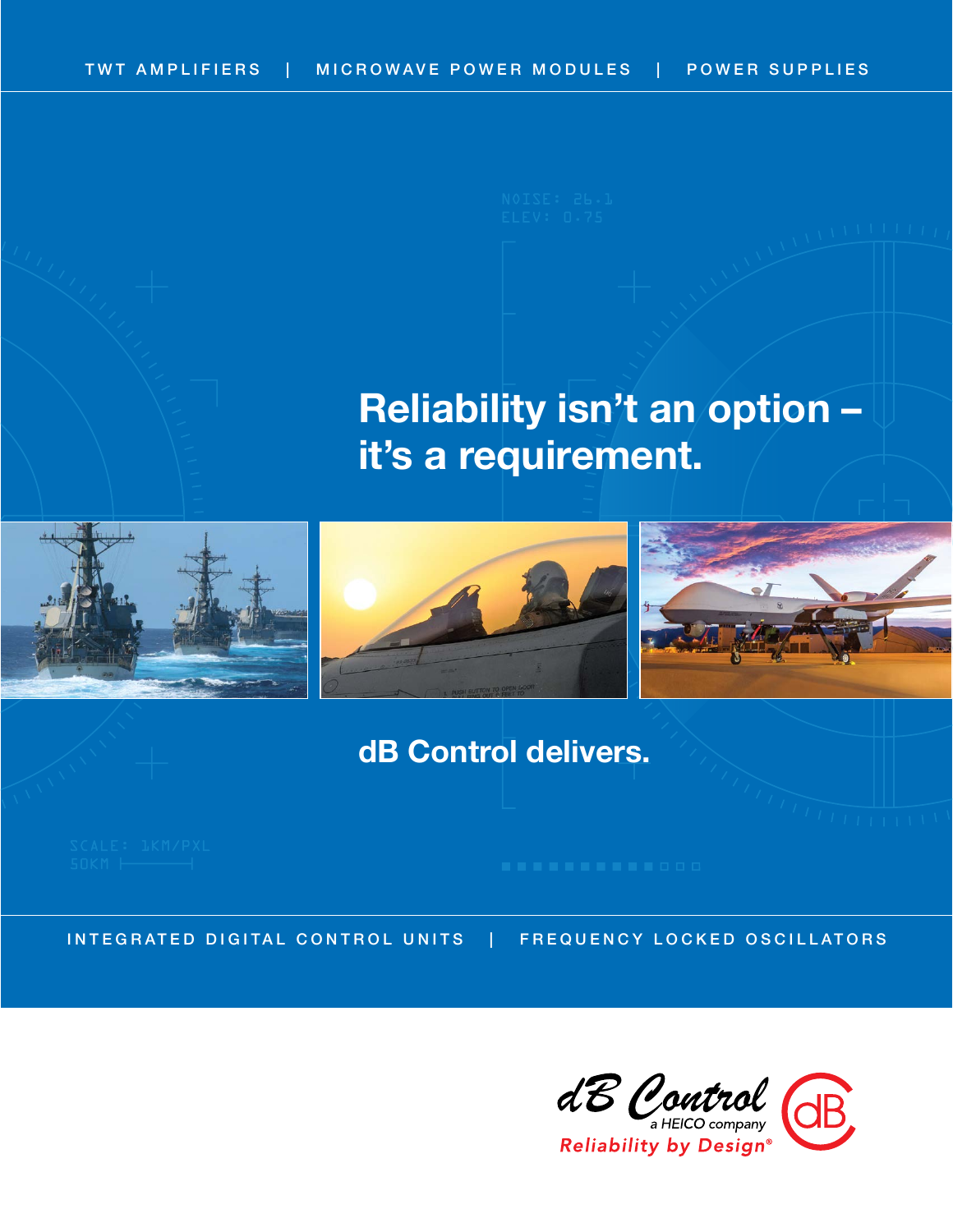TWT Amplifiers – High-power, helix and coupled-cavity TWTAs cover the 1 to 96 GHz frequency range and are available with continuous wave or pulsed power. Built to withstand harsh environmental conditions, they are suitable for shipboard, ground mobile and unpressurized airborne environments.

Microwave Power Modules – High-efficiency, conduction-cooled MPMs provide extremely dense packaging across the 2 to 46 GHz frequency band. They meet stringent SWaP requirements and are based on a modular design for easy customization. dB Control's MPMs are available with continuous wave or pulsed power.

Power Supplies – Tightly packaged high- and lowvoltage power supplies are used in airborne, shipboard and ground-based applications. Fully qualified for mission-critical military operations, these power supplies are suitable for very low phase noise and spurious radar transmitters, SAR, multimode radars, data links and more.

FLOs – Frequency Locked Oscillators cover frequencies ranging from 2 to 36 GHz. They are capable of changing frequencies in the order of hundreds of nanoseconds and offer various modulations, such as AM, FM and PM.

IFMUs – Instantaneous Frequency Measurement units measure both frequency and power level. They can also detect pulse on pulse signals. The DIFMU is a dualchannel IFMU.

DCUs – Digital Control Units are capable of controlling a single FLO and other RF equipment. They can be controlled and set up via a network port or preprogrammed with a removable SCD card.

ACUs – Antenna Control Units can play prerecorded antenna patterns and compensate for platform movements. For example, they can compensate for tilt and roll when mounted on an aircraft.

IDCUs – Integrated DCUs combine the control and interface power of a DCU with the RF capabilities of a FLO and the capabilities of an ACU for a complete integrated system controller in a single unit.

Custom RF Sources & Receivers – RF units of different generations may have compatibility issues. dB Control analyzes these situations and builds translation units that allow older systems to communicate and interact with newer ones.





dB Control's products are used for a wide variety of applications—including radar (multimode, pulse Doppler and SAR), electronic countermeasures (ECM), electronic warfare (EW) threat simulation, airborne data links, high data-rate digital communications, test and measurement (RFI and EMC), commercial X-ray, antenna pattern and radar cross-section measurement.



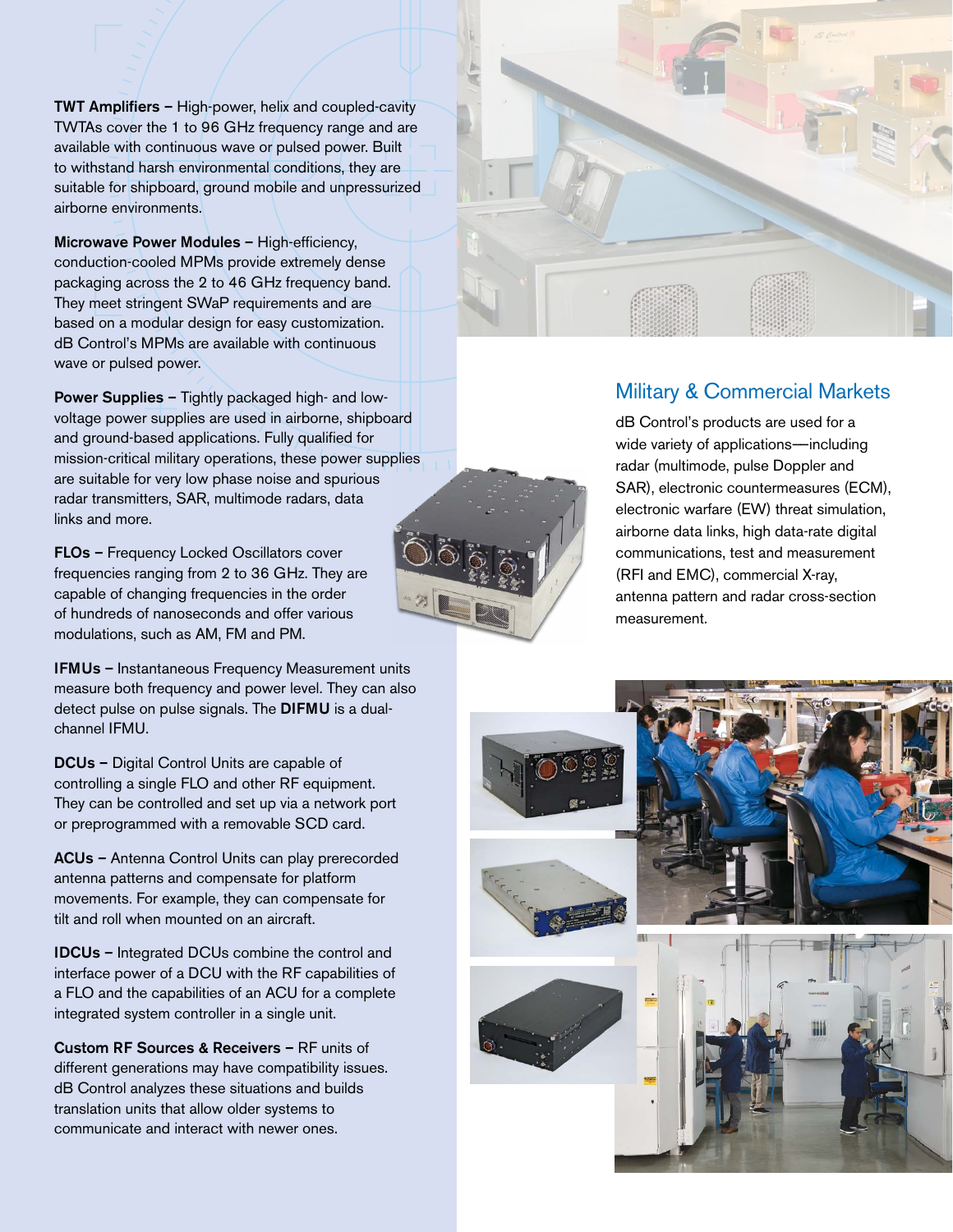

## Custom-Built Products

All products can be quickly and easily configured to meet custom specifications and platform requirements for groundbased, shipboard and high-altitude military manned and unmanned aircraft. By using a modular construction based on mature technologies and proven designs——and by working with standard modules and manufacturing processes— we produce products that cost less, are easy to maintain, and are available in production quantities.

### High-Voltage Specialists

Many dB Control products contain tightly packaged high-voltage circuitry. Critical to the success of these designs is the encapsulation process, which has been perfected in our advanced encapsulation laboratory. All encapsulated modules are manufactured in house. Assembly of these tightly packaged products is performed by experienced specialists trained in the safe assembly of products containing high-voltage circuitry. Our excellent reputation for encapsulation and high-voltage winding, and our ability to assemble high-voltage circuitry, is known throughout the industry.





## Specialized Contract **Manufacturing**

For companies looking to outsource, dB Control offers specialized contract manufacturing services for high-voltage transformers, power supplies, and high-voltage assemblies. Full vacuum encapsulation, pressure cure, and conformal coating laboratory services are available, as is transformer winding and testing.





The top of